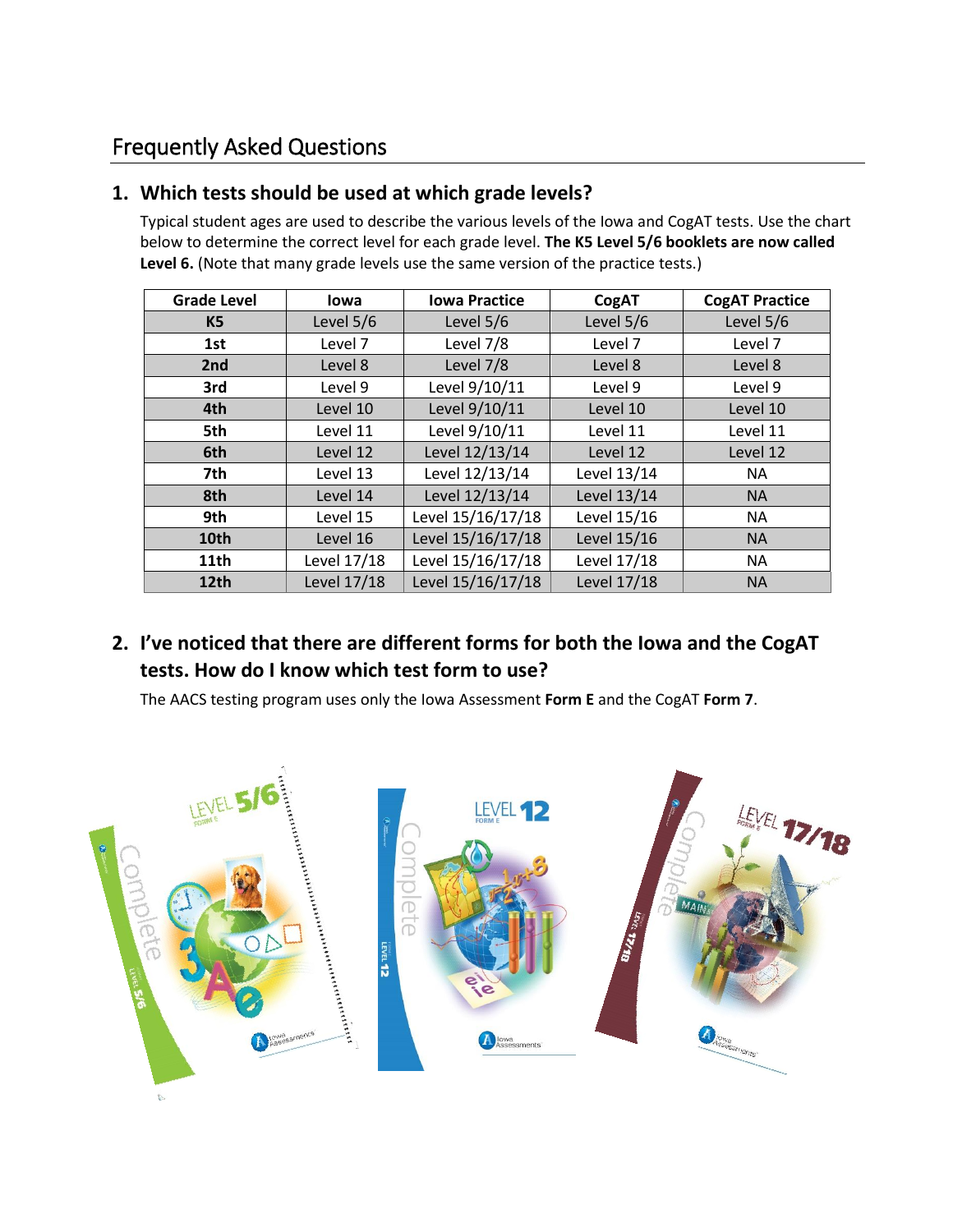### **3. What are the two administration modes that are available for schools?**

Two test administration options are available for AACS schools. Most schools will continue to use the paper and pencil administration mode used in the past. This is the recommended mode for our schools. Online testing, however, is available for schools that meet certain qualifications (an added fee and special training is required). Refer to the AACS website for further information.

### **4. Who do I call if I have questions? AACS? Riverside?**

Please direct all questions about the AACS testing program to the AACS office in Tennessee. Riverside is the test publisher of the Iowa and the CogAT, but the AACS office is best equipped to handle your questions about the specifics of the AACS testing program.

### **For All Questions Contact**

Gary Peltier *Officer for Assessment and Business Operations* AACS National Office testing@aacs.org (423) 629-4280

### **5. How often should my school administer the Iowa and CogAT tests?**

AACS leadership strongly recommends that schools administer the Iowa and the CogAT tests to all grade levels each spring beginning with kindergarten students. It is important to remember that the Iowa tests are designed to monitor student growth using a continuous, research-based, vertical scale to accurately measure academic growth from kindergarten through high school. If testing occurs only every other or every third year, the overall testing program will not be as useful for measuring student growth.

### **6. Where do I order testing materials?**

All orders must be made through the AACS office. Please note that phone orders cannot be accepted. Do not call Riverside to place orders for the AACS testing program. AACS prices are discounted 15%– 20% from Riverside catalog prices.

### **7. Can I order the exact number of tests that I need?**

Yes, single copies of the Iowa and the CogAT tests can be ordered. Overall costs can be lowered, however, by ordering test booklets in groups of 5 or 25. Schools should order extra copies of test materials in case enrollment increases by the time that testing begins.

### **8. Is there an AACS testing window?**

Yes, AACS schools test in the spring. The specific dates are in the 5-year calendar on the AACS website and in the AACS Directory. The testing window typically lasts for six weeks.

### **9. Where do I send my tests for scoring?**

Send all materials to the AACS office for scoring. The AACS scoring center staff has been specially trained to handle all aspects of the scoring process. Tests should **not** be sent to Riverside.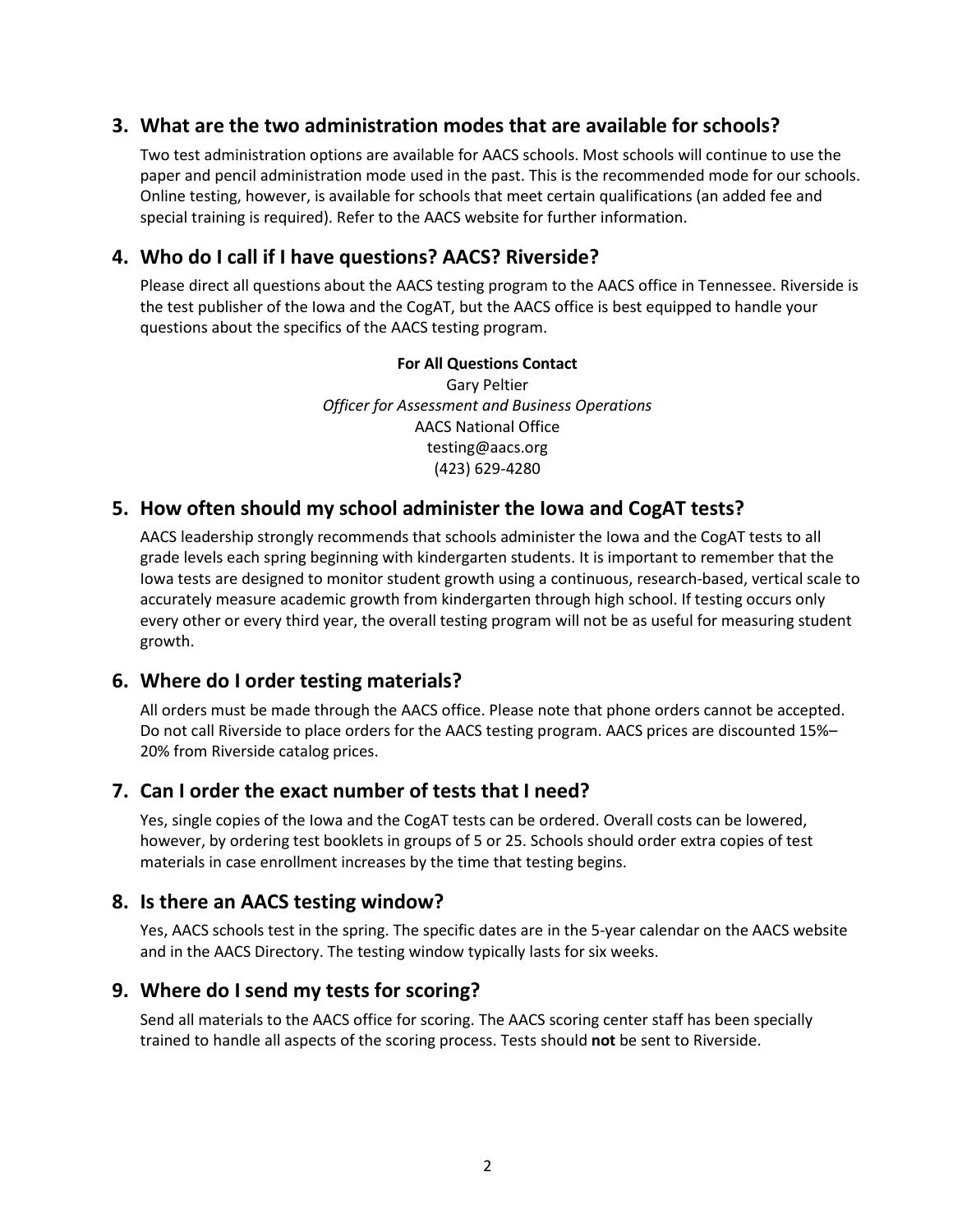# **10. Where are the test results for my students stored? Are they in a secure location?**

AACS scanners securely transmit information obtained from the answer documents to the Riverside servers. Riverside uses state-of-the-art procedures to protect all testing data. No electronic student files are kept at the AACS office. Used consumable test booklets and used answer documents will be temporarily stored by the AACS and then will be shredded by a professional shredding vendor.

### **11. In the past we have always ordered the basic scoring package for our students. Should we plan to do that again?**

Not necessarily. One of the numerous outstanding features of the AACS testing program is the use of the DataManager website that is available to all schools without any additional cost. Student answers are scanned by AACS scanners and securely transmitted to the servers at Riverside where the data is downloaded to the DataManager website. School leaders can use their secure login information to access the student test results and to print reports. While basic printed reports may be ordered directly from the AACS, schools can also print their own reports directly from DataManager. See sample reports on the AACS website.

### **12. My school used to be a part of the AACS, but we are not current members. Can we still be a part of the program?**

Due to the specific terms of our contract with Riverside, only current members of AACS may test in the AACS testing program.

### **13. I've noticed that there are three versions, or batteries, of the Iowa test. Which one do I use?**

The AACS testing program uses the complete battery. The complete battery includes all test subsections. The core battery and the survey batteries do not contain all test subsections. The AACS order form reflects this policy. Iowa tests ordered from AACS will all be the complete battery tests.

### **14. Can home school students participate in the AACS testing program?**

Member AACS schools may test home school students under the following terms and conditions:

- 1. Testing must be conducted at the member school so that all test materials remain under the supervision of the member school.
- 2. Answer documents from home school students must be scored with the member school's students as an excluded group. (This is done by filling in the "Z" bubble in the "Office Use Only" section on the student answer sheet. See Appendix B of the *2020 AACS Achievement Testing Program Guide*.)
- 3. Testing must be conducted under the supervision of teachers at the member school and all procedures required by the testing manual must be followed.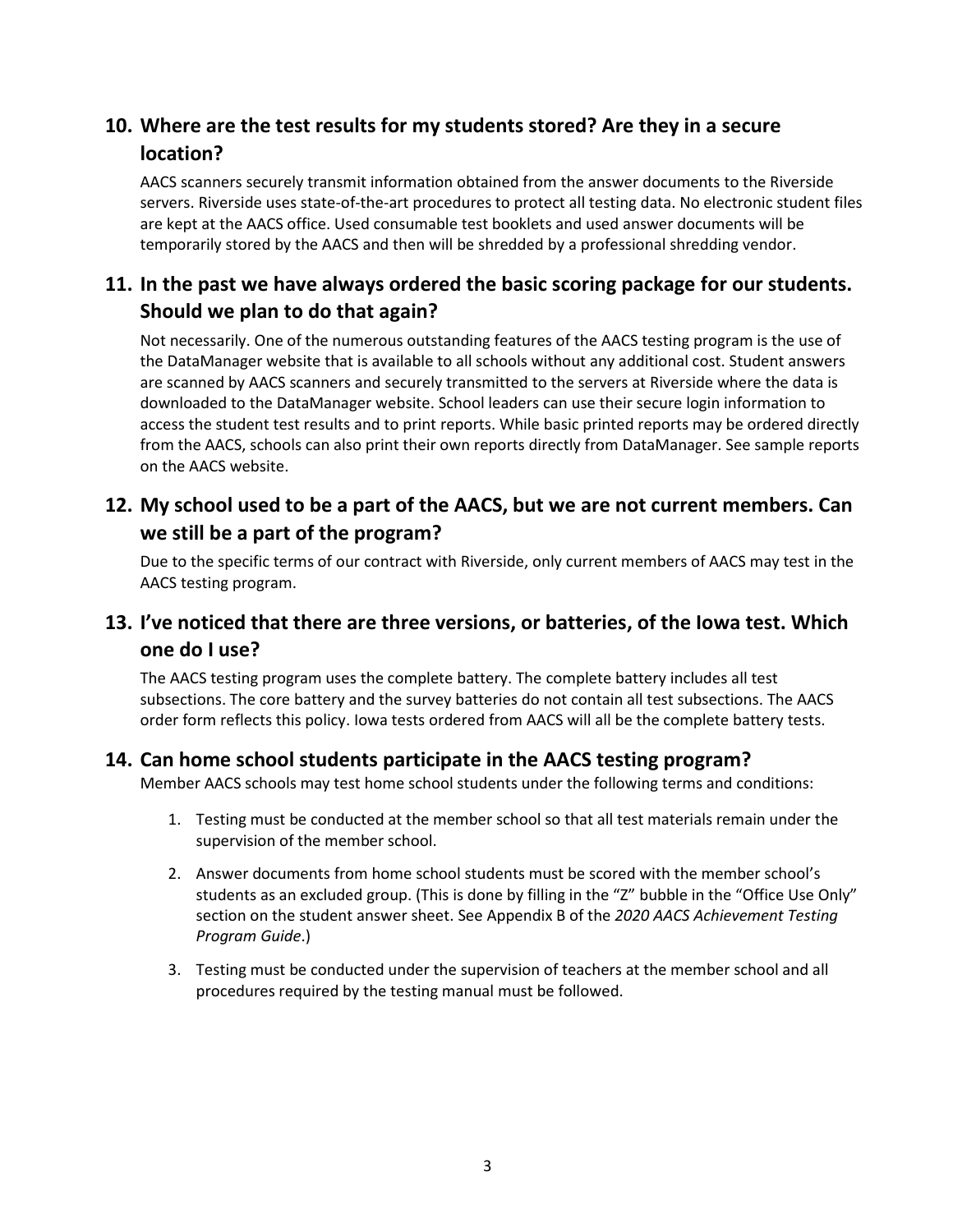Member AACS home school groups or cooperatives may test their students under the following terms and conditions:

- 1. The home school group or cooperative must have an AACS-approved testing coordinator.
- 2. The testing coordinator must complete the *Test Purchaser Qualification Form* and submit it for approval to the AACS office.
- 3. Testing sessions must occur in a school or church building or in a school association office and cannot occur in a private residence.
- 4. Standard test security protocols and manual instructions must be followed.

### **15. Can calculators be used on any parts of the Iowa or the CogAT?**

Yes, calculators may be used under the following guidelines:

- Calculators **can** be used only in third grade (Level 9) and above.
- Calculators **can** be used only for the mathematics test.
- Calculators **cannot** be used for the mathematics computation test.
- Calculators **cannot** be used on any of the CogAT tests.

### **16. Can students use any kind of calculator on the mathematics test?**

There are some limits. Calculator use is optional; but, if desired, students can use non-programmable scientific calculators on the mathematics tests beginning in third grade. It should be noted that there is no statistical or scoring advantage gained by using calculators. The following types of calculators will **not** be permitted:

- Calculators with graphing capabilities
- Calculators which use paper tape or printers.
- Hand-held computers, pocket organizers, or laptop computers.
- Programmable calculators.

### **17. Are the Iowa tests timed? How many test questions are there at each grade level?**

Yes, there are time limits for most of the sections on the Iowa test. Please note the charts in Appendix A of the *2020 AACS Achievement Testing Program Guide* for the details and for the number of test questions. Time limits **must** be followed and are not suggestions.

### **18. What is DataManager? Does it cost extra to use?**

DataManager is the free online platform that participating schools can use to manage their assessment program, interpret results, and print reports. Soon after test documents are scanned, the results are available online at the secure DataManager website. Numerous reports and other resources can be printed using DataManager. Data is persistent, and school staff can access student and class data for many years. Because the data is persistent, longitudinal tracking and reports can be easily produced and can be an extremely useful guide for school administrators and teachers.